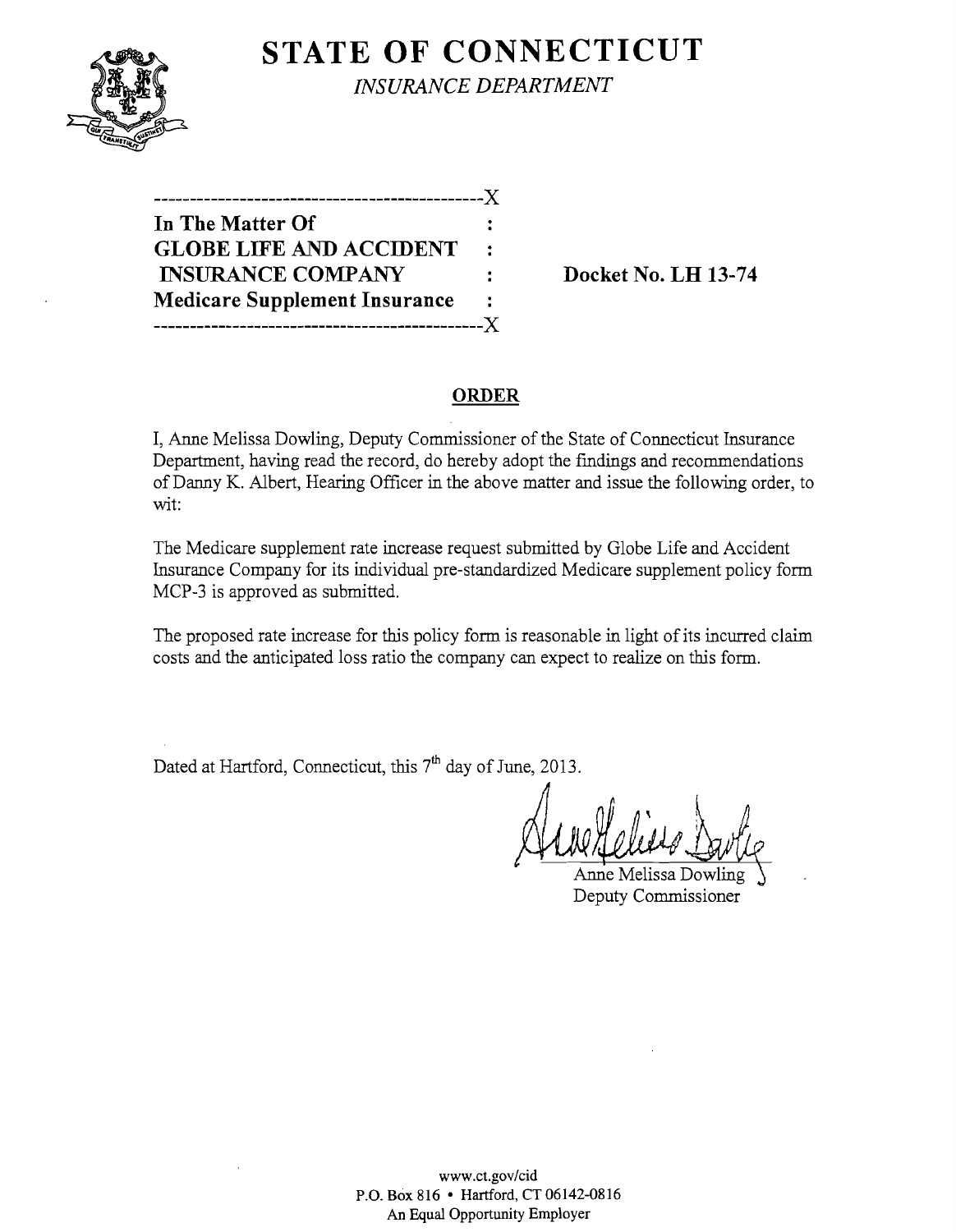# **STATE OF CONNECTICUT**



*INSURANCE DEPARTMENT* 

| In The Matter Of:                    |        |
|--------------------------------------|--------|
| <b>GLOBE LIFE AND ACCIDENT</b>       | $\sim$ |
| <b>INSURANCE COMPANY</b>             |        |
| <b>Medicare Supplement Insurance</b> |        |
| ________________________             | - X -  |

**Docket No. LH 13-74** 

## **PROPOSED FINAL DECISION**

# 1. INTRODUCTION

The Insurance Commissioner of the State of Connecticut is empowered to review rates charged for individual and group Medicare supplement policies sold to any resident of this State who is eligible for Medicare. The source for this regulatory authority is contained in Chapter 700c and Section 38a-495a of the Connecticut General Statutes.

After due notice a hearing was held at the Insurance Department in Hartford on May 30, 2013 to consider whether or not the rate increase requested by Globe Life and Accident Insurance Company on its individual pre-standardized Medicare supplement business should be approved.

No one from the general public attended the hearing.

No representatives from Globe attended the hearing.

The hearing was conducted in accordance with the requirements of Section 38a-474, Connecticut General Statutes, the Uniform Administrative Procedures Act, Chapter 54 of the Connecticut General Statutes, and the Insurance Department Rules of Practice, Section 38a-8-1 et seq. of the Regulations of Connecticut State Agencies.

A Medicare supplement (or Medigap) policy is a private health insurance policy sold on an individual or group basis which provides benefits that are additional to the benefits provided by Medicare. For many years Medicare supplement policies have been highly regulated under both state and federal law to protect the interests of persons eligible for Medicare who depend on these policies to provide additional coverage for the costs of health care.

Effective December 1, 2005, Connecticut amended its program of standardized Medicare supplement policies in accordance with Section 38a-495a of the Connecticut General Statutes, and Sections 38a-495a-1 through 38a-495a-21 of the Regulations of Connecticut Agencies. This program, which conforms to federal requirements, provides that all insurers offering Medicare supplement policies for sale in the state must offer the basic "core" package of benefits known as Plan A. Insurers may also offer anyone or more of eleven other plans (plans B through N).

> www.ct.gov/cid P.O. Box 816 • Hartford, CT 06142-0816 An Equal Opportunity Employer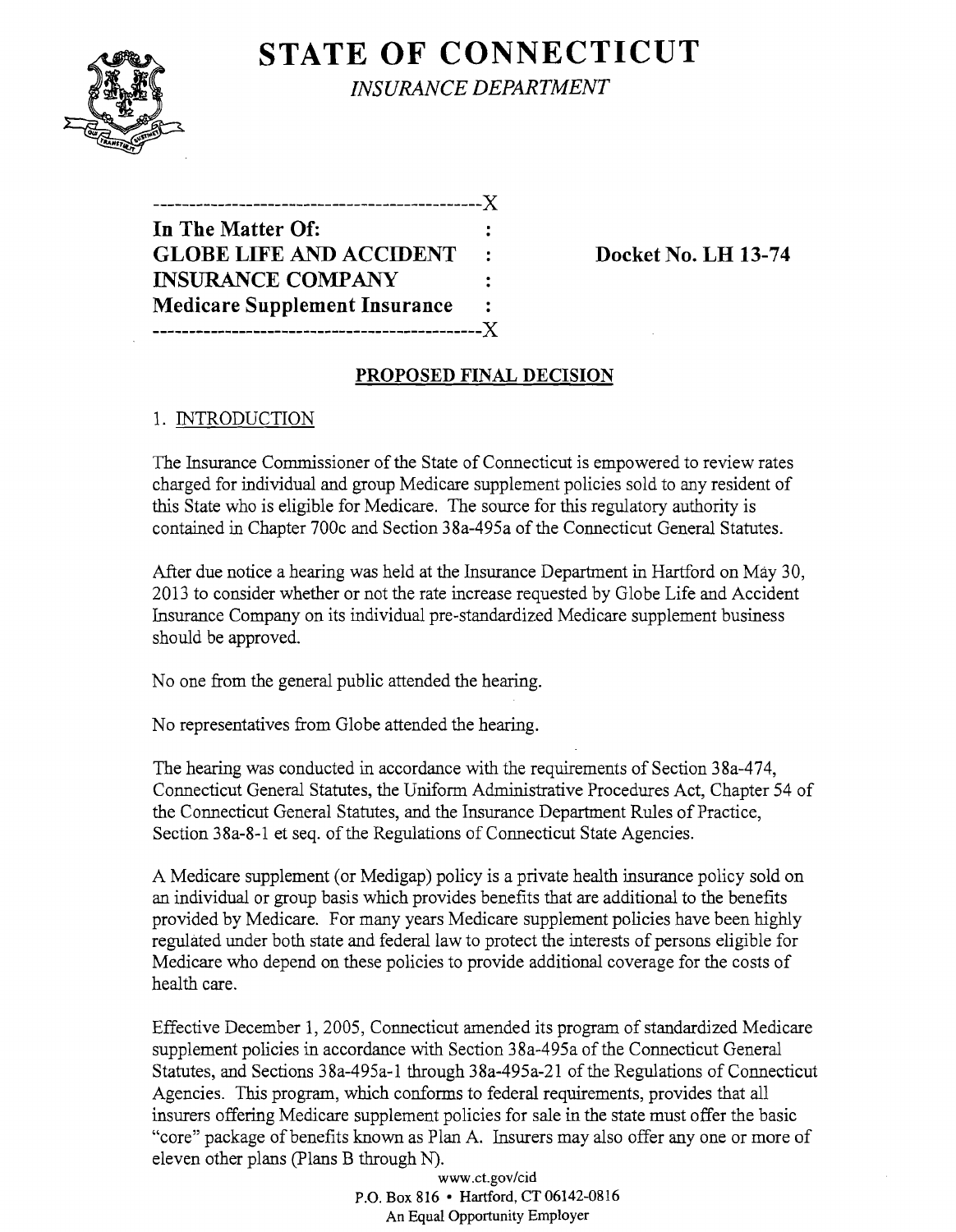Effective January 1,2006, in accordance with Section 38a-495c of the Connecticut General Statutes (as amended by Public Act 05-20) premiums for all Medicare supplement policies in the state must use community rating. Rates for Plans A through N must be computed without regard to age, gender, previous claims history or the medical condition of any person covered by a Medicare supplement policy or certificate.

The statute provides that coverage under Plan A through N may not be denied on the basis of age, gender, previous claims history or the medical condition of any covered person. Insurers may exclude benefits for losses incurred within six months from the effective date of coverage based on a pre-existing condition.

Effective October 1, 1998, carriers that offer Plan B or Plan C must make these plans as well as Plan A, available to all persons eligible for Medicare by reason of disability.

Insurers must also make the necessary arrangements to receive notice of all claims paid by Medicare for their insureds so that supplemental benefits can be computed and paid without requiring insureds to file claim forms for such benefits. This process of direct notice and automatic claims payment is commonly referred to as "piggybacking" or "crossover".

Sections 38a-495 and 38a-522 of the Connecticut General Statutes, and Section 38a-495a-10 of the Regulations of Connecticut Agencies, state that individual and group Medicare supplement policies must have anticipated loss ratios of 65% and 75%, respectively. Under Sections 38a-495-7 and 38a-495a-lO of the Regulations of Connecticut Agencies, filings for rate increases must demonstrate that actual and expected losses in relation to premiums meet these standards, and anticipated loss ratios for the entire future period for which the requested premiums are calculated to provide coverage must be expected to equal or exceed the appropriate loss ratio standard.

Section 38a-473 of the Connecticut General Statutes provides that no insurer may incorporate in its rates for Medicare supplement policies factors for expenses that exceed 150% of the average expense ratio for that insurer's entire written premium for all lines of health insurance for the previous calendar year.

### II. **FINDING OF FACT**

After reviewing the exhibits entered into the record ofthis proceeding, and utilizing the experience, technical competence and specialized knowledge of the Insurance Department, the undersigned makes the following findings of fact:

- 1. Globe Life and Accident Insurance Company has requested a 5% rate increase on form MCP-3, an individual pre-standardized Medicare supplement plan.
- 2. As of fourth quarter 2012, there were 2 policies in-force in Connecticut and 206 on a nationwide basis.
- 3. The proposed rates are expected to satisfy the Connecticut statutory loss ratio of 65% required of individual Medicare supplement forms.
- 4. Globe Life and Accident Insurance Company has conformed to subsection (e) of section 38a-495c, C.G.S. regarding the automatic claims processing requirement.